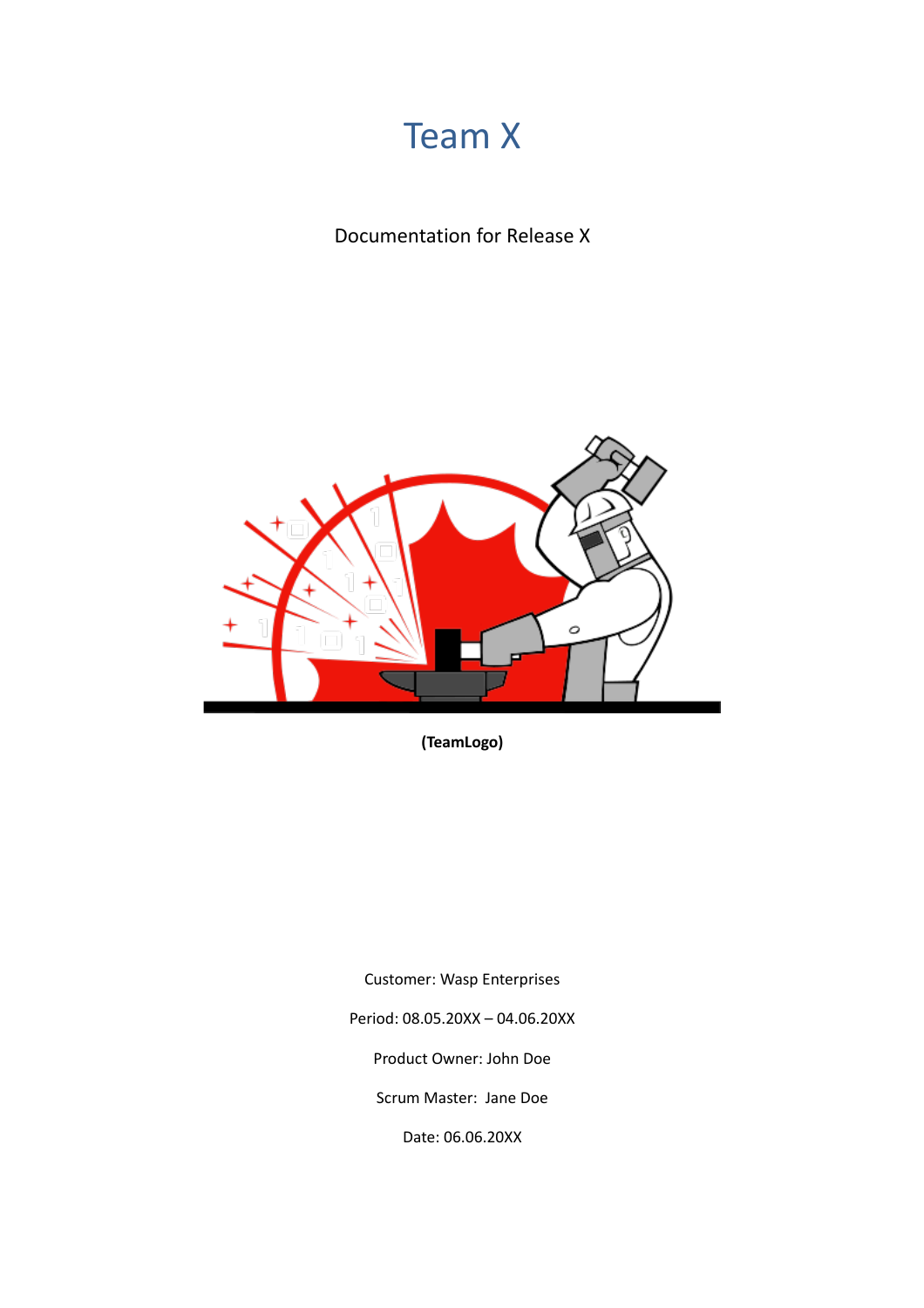# Contents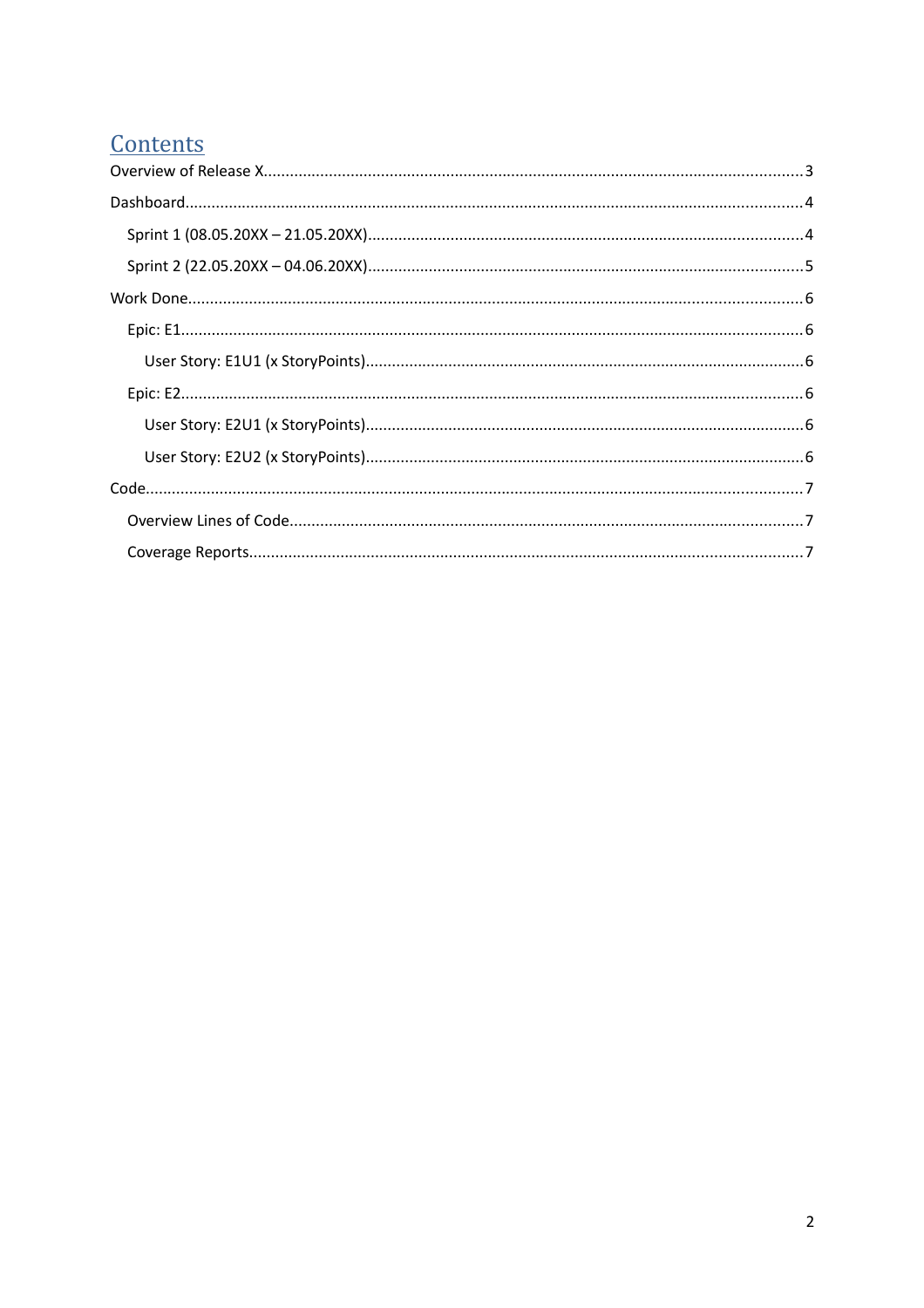# <span id="page-2-0"></span>**Overview of Release X**

Summarize the requirements of the customer (about ½ to 1 page) in your own words here. Content has to correspond to the signed agreement with the customer.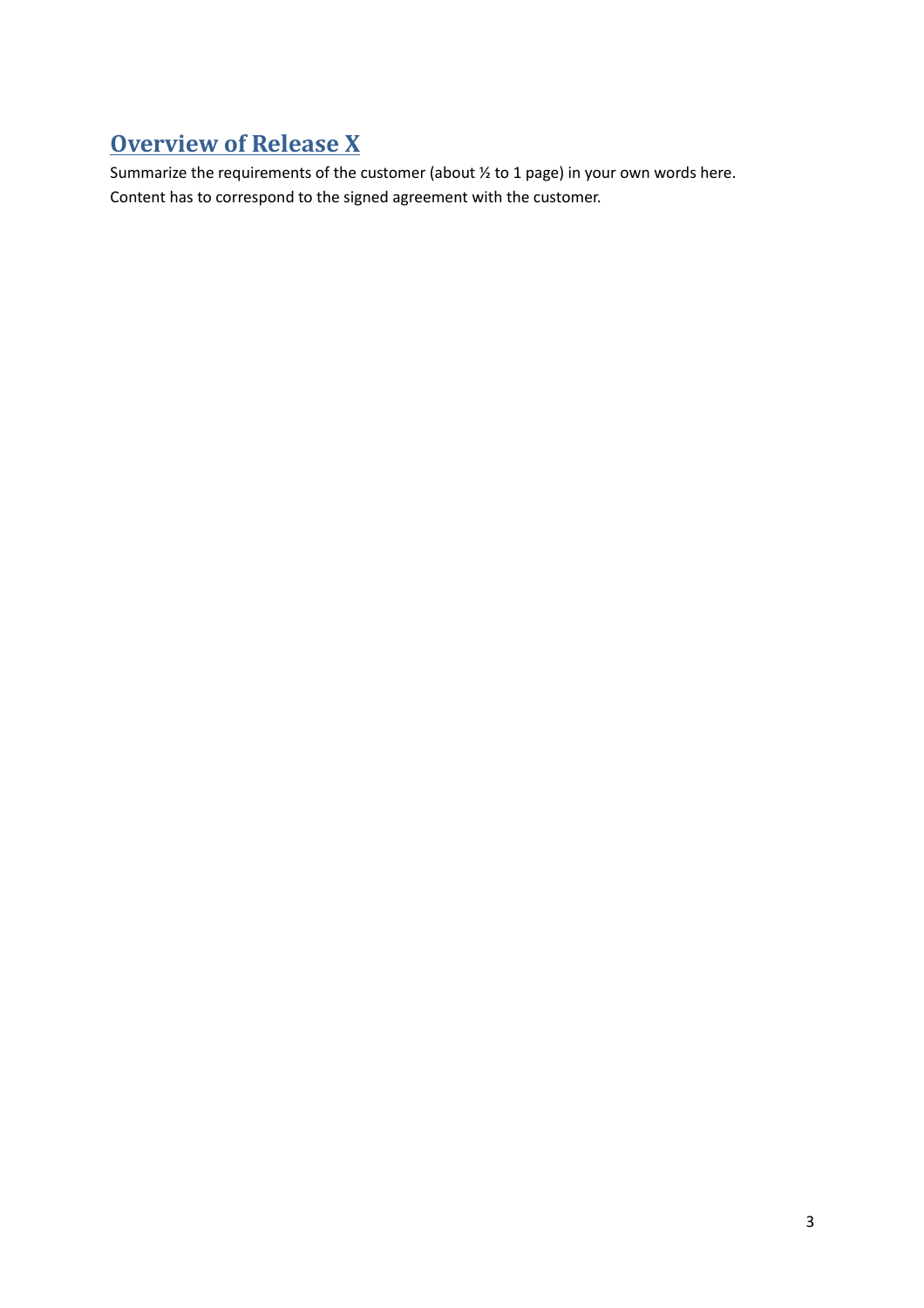# <span id="page-3-1"></span>**Dashboard**

The following is a summary of the two sprints. Add a short introduction.

# <span id="page-3-0"></span>Sprint 1 (08.05.20XX – 21.05.20XX)

Explain the contents of the Burndown Chart. Especially if the chart does not look as expected, this mustbe justified here: Figure 1 shows...



*Figure 1 Burndown Chart Sprint 1*

#### Completed Stories

List all "Completed Stories" include their tasks here. Write a table for each story with all completed tasks.

| Taskname | <b>Description</b>                    | Estimated | Spent | Finished   | Developer  |
|----------|---------------------------------------|-----------|-------|------------|------------|
| Task 42  | Sort the order list of incoming tasks | 5 h       | 4h    | 10.05.20XX | Karlie Doe |
|          | with the bubble sort algorithm        |           |       |            |            |

*Table 1 List of Finish Tasks*

#### Stories Not Completed

List all "Not Completed Stories" include their moved tasks here. Write a table for each story and write a short justification for each moved task.

| Taskname | Description                          | Estimated | Spent | Remaining | Developer  |
|----------|--------------------------------------|-----------|-------|-----------|------------|
| Task 23  | Display all Stories and tasks in the | 8 h       | 1w    | 1d        | Karlie Doe |
|          | Dashboard                            |           |       |           |            |

*Table 2 List of Moved Tasks*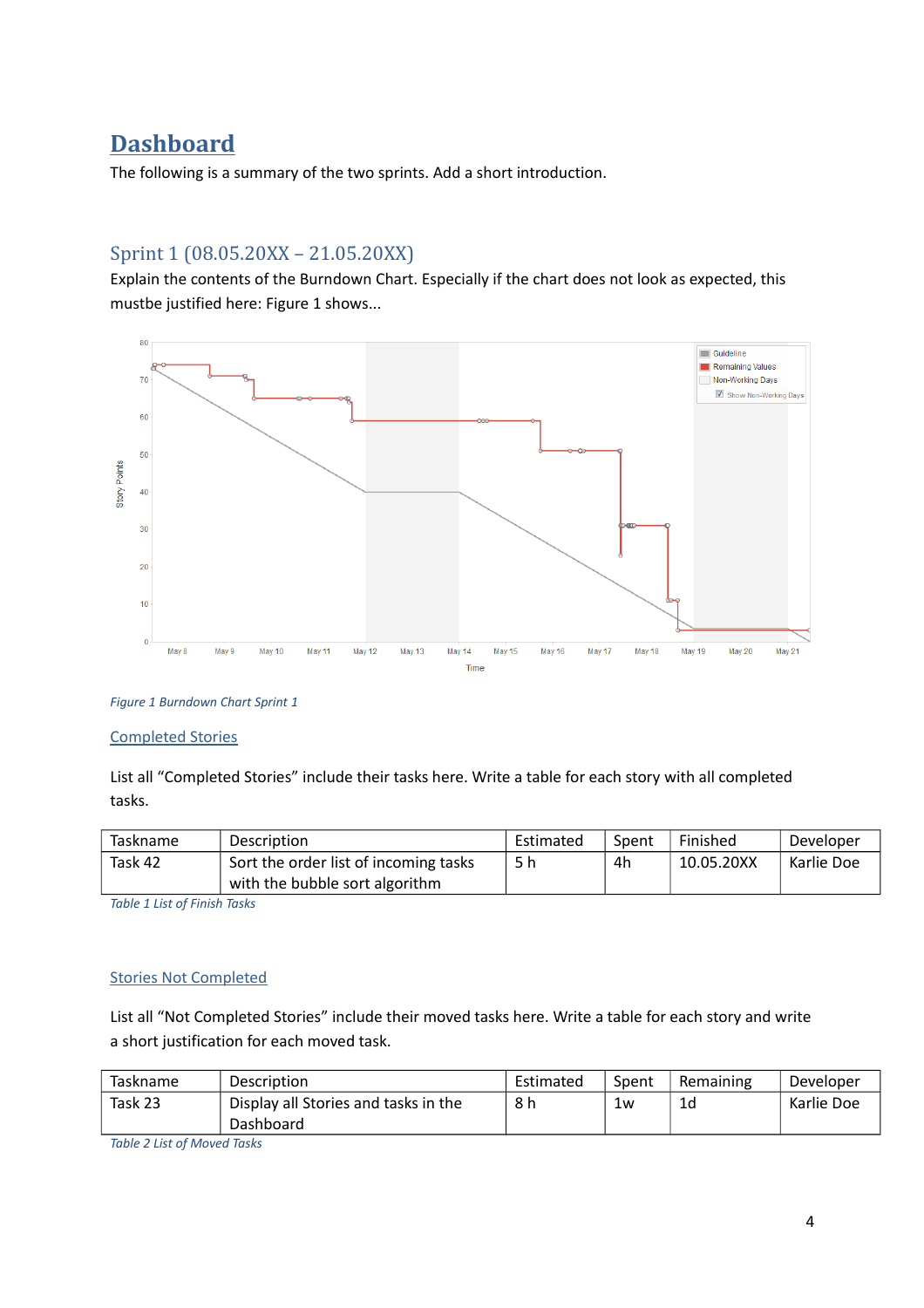# <span id="page-4-0"></span>Sprint 2 (22.05.20XX – 04.06.20XX)

Explain the contents of the Burndown Chart. Especially if the chart does not look as expected, this mustbe justified here: Figure 2 shows...



#### *Figure 2 Burndown Chart Sprint 2*

#### Completed Stories

List all "Completed Stories" include their tasks here. Write a table for each story with all completed tasks.

| Taskname    | <b>Description</b>                    | Estimated | Spent | Finished   | Developer  |
|-------------|---------------------------------------|-----------|-------|------------|------------|
| Task 42     | Sort the order list of incoming tasks | 5 h       | 4h    | 10.05.20XX | Karlie Doe |
|             | with the bubble sort algorithm        |           |       |            |            |
| _ _ _ _ _ . |                                       |           |       |            |            |

*Table 3 List of Finish Tasks*

#### Stories Not Completed

List all "Not Completed Stories" include their moved tasks here. Write a table for each story and write a short justification for each moved task.

| <b>Taskname</b> | <b>Description</b>                                | Estimated | Spent | Remaining | Developer  |
|-----------------|---------------------------------------------------|-----------|-------|-----------|------------|
| Task 23         | Display all Stories and tasks in the<br>Dashboard | 8 h       | 1w    | 1d        | Karlie Doe |

*Table 4 List of Moved Tasks*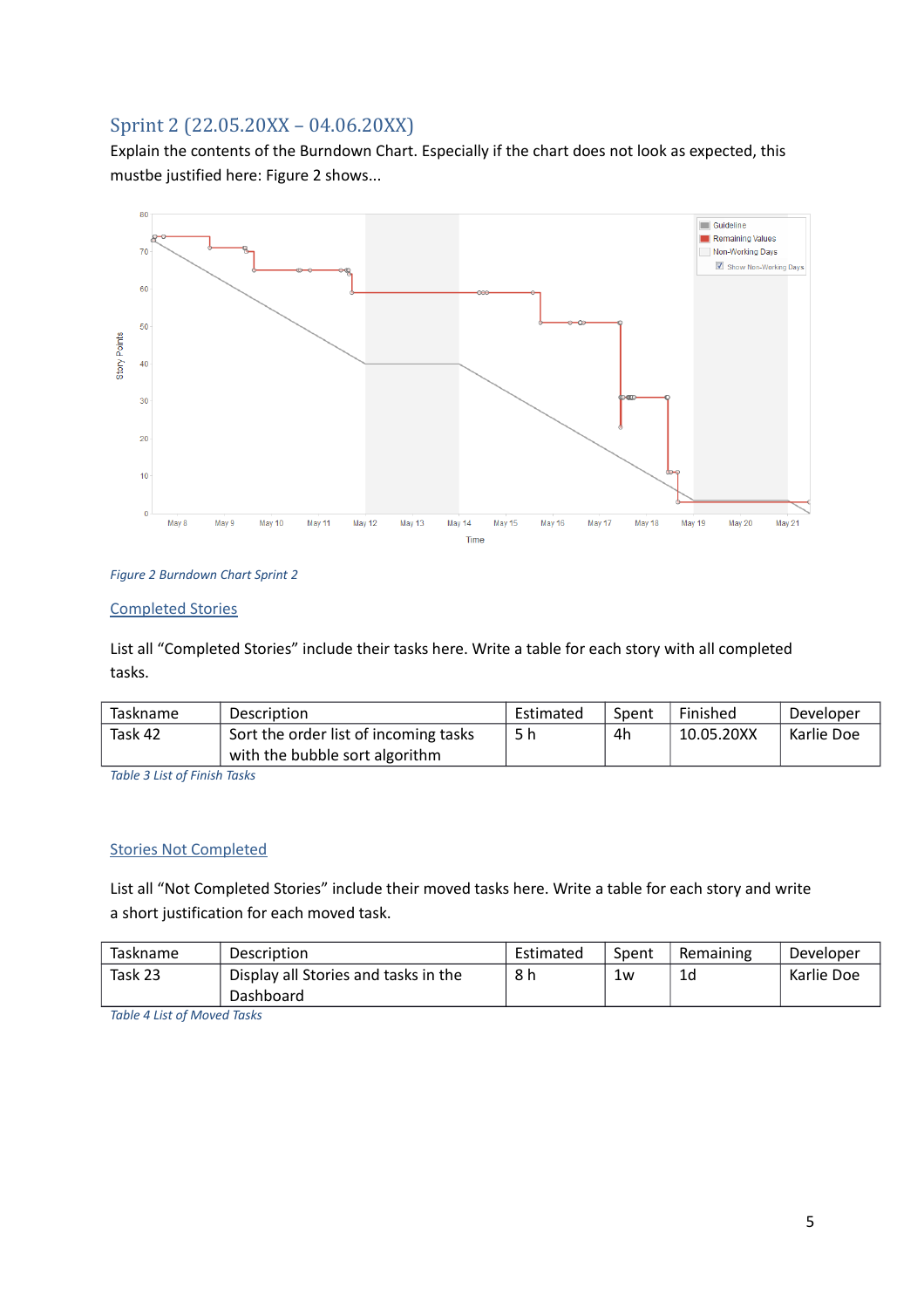# <span id="page-5-5"></span>**Work Done**

Brief explanation and introduction for this section (at least three sentences).

### <span id="page-5-4"></span>Epic: E1

Copy the text from Jira for E1 in here. **In addition, include a mock-up and a screenshot with explanation.**

### <span id="page-5-3"></span>User Story: E1U1 (x StoryPoints)

Copy the text from Jira for E1U1 in here. **Include at least one diagram (Use-Case-, Object-,Flow-, Sequence- OR Classdiagram) with explanation.**

### <span id="page-5-2"></span>Epic: E2

Copy the text from Jira for R1 in here. **In addition, include a mock-up and a screenshot with explanation.**

### <span id="page-5-1"></span>User Story: E2U1 (x StoryPoints)

Copy the text from Jira for E2U1 in here. **Include at least one diagram (Use-Case-, Object-,Flow-, Sequence- OR Classdiagram) with explanation.**

### <span id="page-5-0"></span>User Story: E2U2 (x StoryPoints)

Copy the text from Jira for E2U2 in here. **Include at least one diagram (Use-Case-, Object-,Flow-, Sequence- OR Classdiagram) with explanation.**